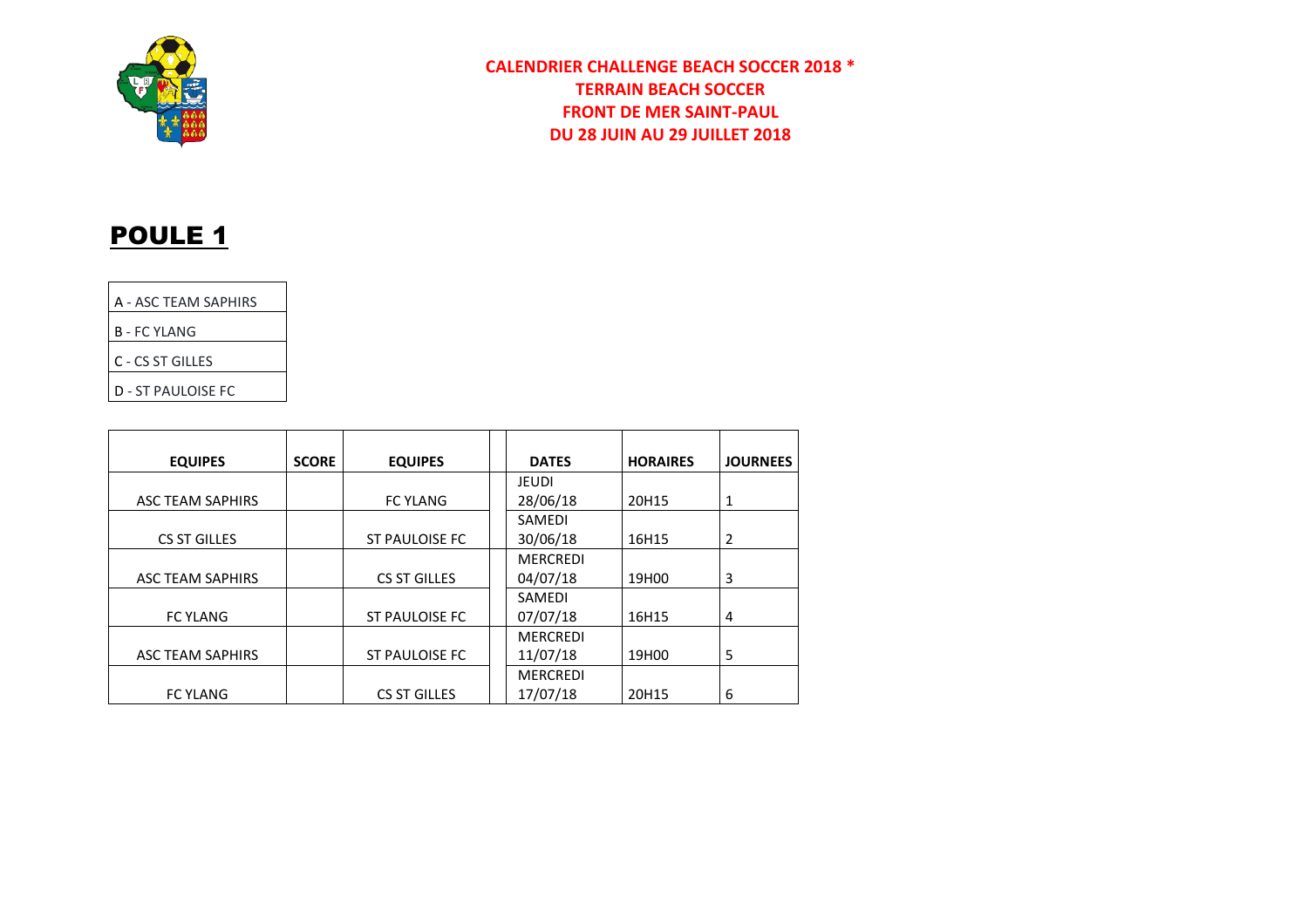

### **CALENDRIER CHALLENGE BEACH SOCCER 2018 \* TERRAIN BEACH SOCCER FRONT DE MER SAINT-PAUL DU 28 JUIN AU 29 JUILLET 2018**

# POULE 2

A - PSG CLUB REUNION

B – SALINE BEACH TEAM

C – PITON ST LEU

D – FC BOULANGER

| <b>EQUIPES</b>      | <b>SCORE</b> | <b>EQUIPES</b>      | <b>DATES</b>    | <b>HORAIRES</b> | <b>JOURNEES</b> |
|---------------------|--------------|---------------------|-----------------|-----------------|-----------------|
|                     |              |                     | <b>JEUDI</b>    |                 |                 |
| <b>PSG CLUB RUN</b> |              | SALINE BEACH TEAM   | 28/06/18        | 19H00           | 1               |
|                     |              |                     | <b>SAMEDI</b>   |                 |                 |
| PITON ST LEU        |              | <b>FC BOULANGER</b> | 30/06/18        | 15H00           | 2               |
|                     |              |                     | <b>MERCREDI</b> |                 |                 |
| <b>PSG CLUB RUN</b> |              | PITON ST LEU        | 04/07/18        | 20H15           | 3               |
|                     |              |                     | <b>SAMEDI</b>   |                 |                 |
| SALINE BEACH TEAM   |              | <b>FC BOULANGER</b> | 07/07/18        | 15H00           | 4               |
|                     |              |                     | <b>MERCREDI</b> |                 |                 |
| <b>PSG CLUB RUN</b> |              | <b>FC BOULANGER</b> | 11/07/18        | 20H15           | 5               |
|                     |              |                     | <b>MERCREDI</b> |                 |                 |
| SALINE BEACH TEAM   |              | PITON ST LEU        | 17/07/18        | 19H00           | 6               |